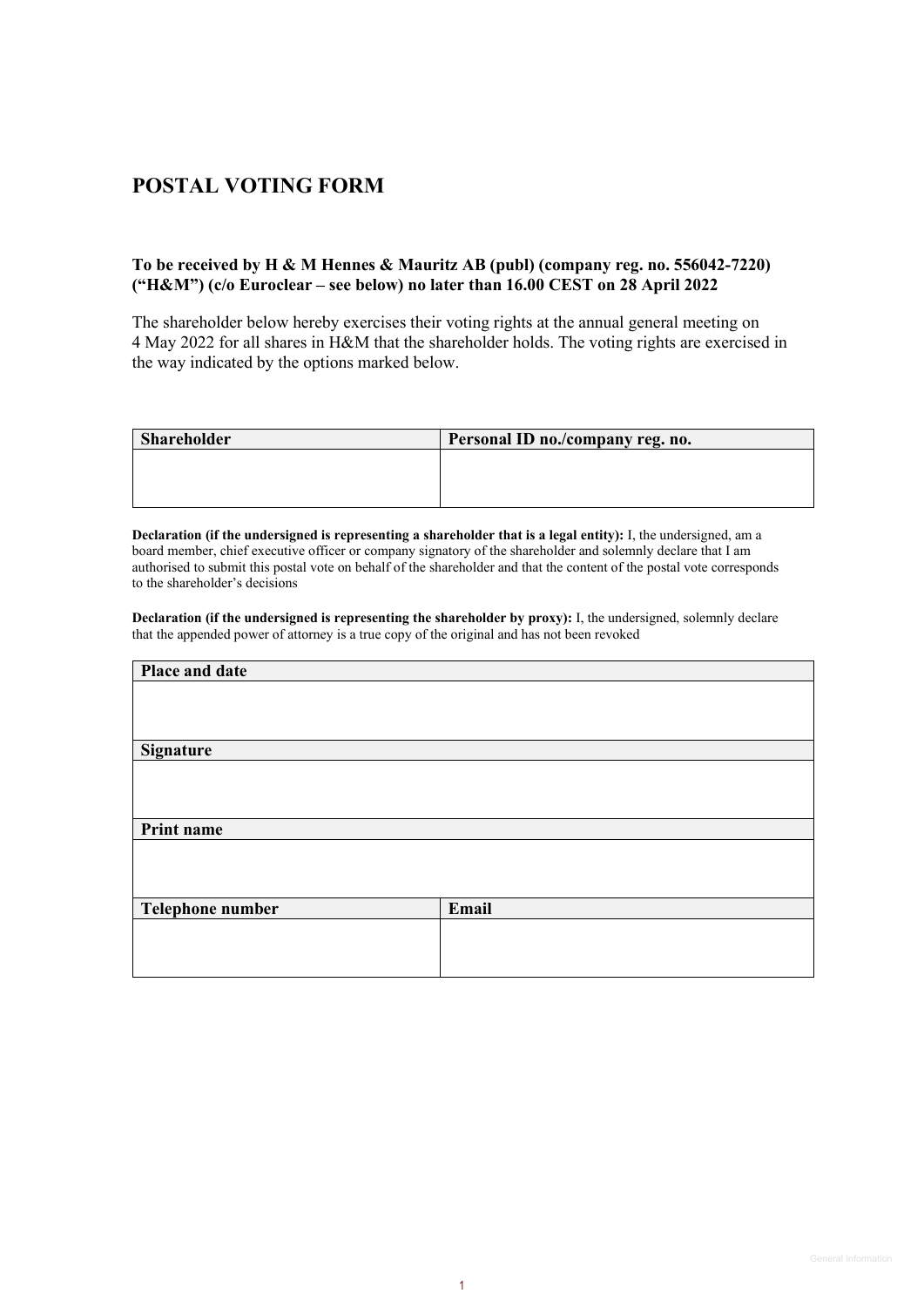## **How to vote:**

- Complete the details above.
- Mark the preferred voting options below.
- Print, sign and send the form to H & M Hennes & Mauritz AB, "AGM 2022", c/o Euroclear Sweden AB, Box 191, 101 23 Stockholm, Sweden. The completed and signed form may also be submitted electronically to GeneralMeetingService@euroclear.com. Shareholders may also cast their votes electronically, using BankID verification, on Euroclear Sweden AB's website https://anmalan.vpc.se/EuroclearProxy/.
- If the shareholder is a natural person who is voting personally by post, it is the shareholder who must sign under *Signature* above. If the postal vote is being submitted by a proxy (authorised representative) on behalf of a shareholder, it is the proxy that must sign the form. If the postal vote is being submitted by a representative of a legal entity, it is the representative that must sign the form.
- If the shareholder is postal voting via a proxy, a power of attorney must be enclosed with the form. If the shareholder is a legal entity, a registration certificate or other authorisation document must be enclosed with the form.

**Shareholders whose shares are nominee-registered must register the shares in their own name in order to be able to vote.** Instructions for this can be found in the notice of the AGM.

The shareholder cannot give any instructions other than by marking one of the options below for each item in the form. If the shareholder wishes to abstain from voting on an item, please do not mark any option. If the shareholder has added special instructions or conditions in the form, or has amended or added to the preprinted text, the vote (i.e. the postal voting in its entirety) will be invalid.

The postal voting form, with any enclosed authorisation documents, must be received by  $H\&M$  (c/o Euroclear – see above) no later than 28 April 2022. Postal votes may be withdrawn up to and including 28 April 2022 by emailing Euroclear AB at GeneralMeetingService@euroclear.eu.

Only one form per shareholder will be taken into consideration. If more than one form is submitted, only the most recently dated form will be taken into consideration. If two forms have the same date, only the form most recently received by the company will be taken into consideration. Incomplete or incorrectly completed forms may be disregarded. If a shareholder has voted by post and subsequently participates in the AGM online, and if the shareholder decides to participate in a vote in the course of the meeting, the vote cast will replace the previously submitted postal vote on the relevant resolution(s).

**Note that the postal vote cannot serve as notice of online attendance at the meeting, either in person or by proxy.** Instructions for shareholders wishing to attend the meeting online, either in person or by proxy, can be found in the notice convening the AGM.

For the complete text of the proposed resolutions please see the notice of the AGM and the company's website.

**For information concerning how your personal data is processed refer to the privacy policy that can be found on Euroclear's website at https://www.euroclear.com/dam/ESw/Legal/Privacy-noticebolagsstammor-engelska.pdf**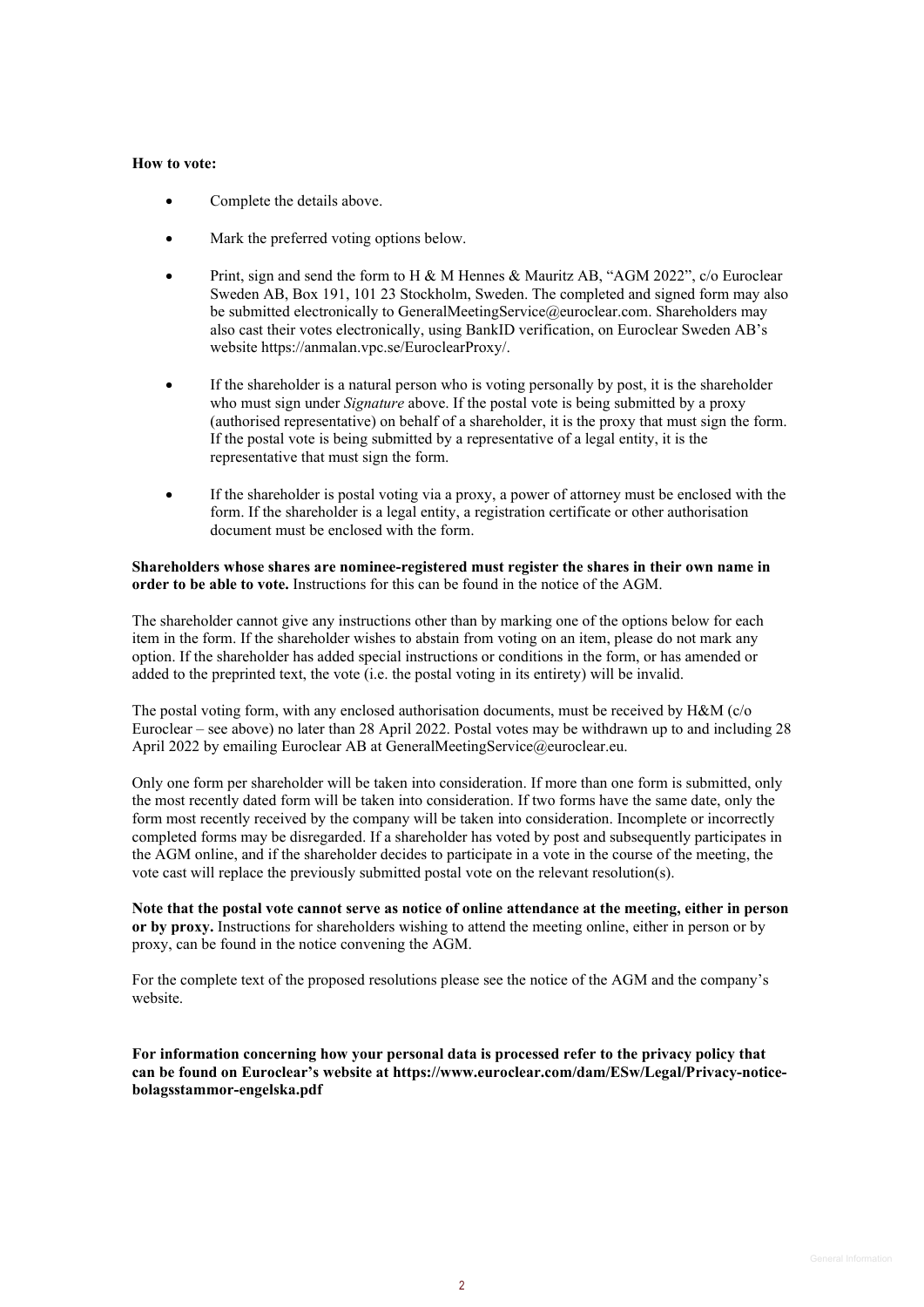## **Annual general meeting of H & M Hennes & Mauritz AB (publ) on 4 May 2022**

The options below refer to proposals submitted as detailed in the notice of the AGM.

| 2. Election of a chair for the meeting                                                                                                              |                   |  |
|-----------------------------------------------------------------------------------------------------------------------------------------------------|-------------------|--|
| For $\square$                                                                                                                                       | Against $\square$ |  |
| 3. Election of people to check the minutes                                                                                                          |                   |  |
| 3.1 Jan Andersson of Swedbank Robur fonder                                                                                                          |                   |  |
| For $\square$                                                                                                                                       | Against $\square$ |  |
| 3.2 Erik Durhan of Nordea fonder                                                                                                                    |                   |  |
| For $\square$                                                                                                                                       | Against $\square$ |  |
| 4. Establishment and approval of voting list                                                                                                        |                   |  |
| For $\square$                                                                                                                                       | Against $\square$ |  |
| 5. Approval of the agenda                                                                                                                           |                   |  |
| For $\square$                                                                                                                                       | Against $\square$ |  |
| 6. Examination of whether the meeting was duly convened                                                                                             |                   |  |
| For $\square$                                                                                                                                       | Against $\square$ |  |
| 9. Resolutions                                                                                                                                      |                   |  |
| 9a. Resolution on adoption of the income statement and balance sheet as well as the<br>consolidated income statement and consolidated balance sheet |                   |  |
| For $\square$                                                                                                                                       | Against $\square$ |  |
| 9b. Resolution on distribution of the company's earnings in accordance with the<br>adopted balance sheet                                            |                   |  |
| For $\square$                                                                                                                                       | Against $\square$ |  |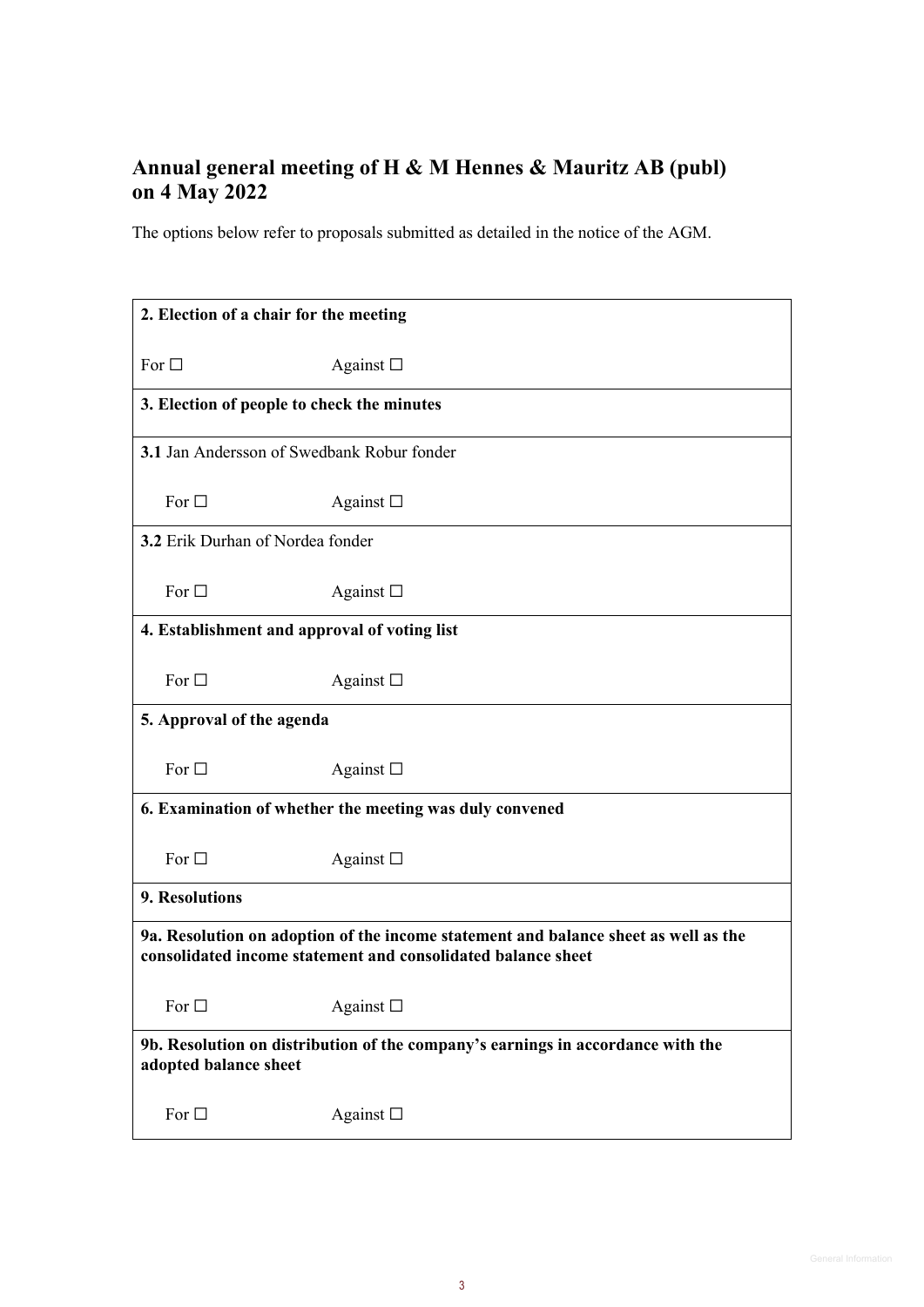| 9c. Resolution on discharge of the members of the board and the CEO from liability to<br>the company |                                                |  |  |
|------------------------------------------------------------------------------------------------------|------------------------------------------------|--|--|
|                                                                                                      | 9c. 1. Karl-Johan Persson (chair of the board) |  |  |
| For $\square$                                                                                        | Against $\square$                              |  |  |
|                                                                                                      | 9c. 2. Stina Bergfors (board member)           |  |  |
| For $\square$                                                                                        | Against $\square$                              |  |  |
|                                                                                                      | 9c. 3. Anders Dahlvig (board member)           |  |  |
| For $\square$                                                                                        | Against $\square$                              |  |  |
| 9c. 4. Danica Kragic Jensfelt (board member)                                                         |                                                |  |  |
| For $\Box$                                                                                           | Against $\square$                              |  |  |
| 9c. 5. Lena Patriksson Keller (board member)                                                         |                                                |  |  |
| For $\square$                                                                                        | Against $\square$                              |  |  |
|                                                                                                      | 9c. 6. Christian Sievert (board member)        |  |  |
| For $\square$                                                                                        | Against $\square$                              |  |  |
|                                                                                                      | 9c. 7. Erica Wiking Häger (board member)       |  |  |
| For $\square$                                                                                        | Against $\square$                              |  |  |
| 9c. 8. Niklas Zennström (board member)                                                               |                                                |  |  |
| For $\square$                                                                                        | Against $\square$                              |  |  |
| 9c. 9. Ingrid Godin (board member)                                                                   |                                                |  |  |
| For $\square$                                                                                        | Against $\square$                              |  |  |
| 9c. 10. Tim Gahnström (board member)                                                                 |                                                |  |  |
| For $\Box$                                                                                           | Against $\square$                              |  |  |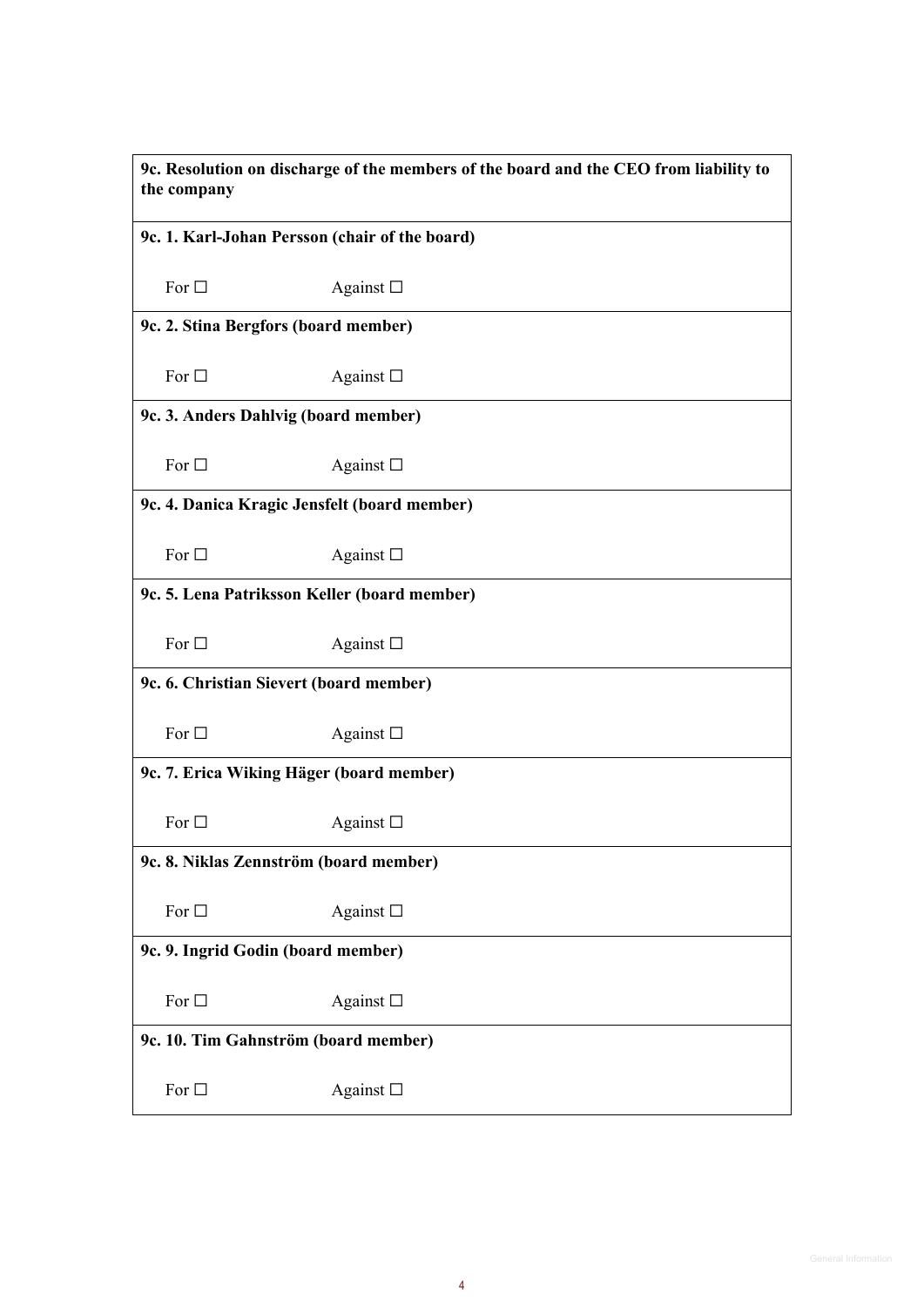| 9c. 11. Helena Isberg (deputy board member)                   |                                                 |  |
|---------------------------------------------------------------|-------------------------------------------------|--|
| For $\square$                                                 | Against $\square$                               |  |
|                                                               | 9c. 12. Louise Wikholm (deputy board member)    |  |
| For $\square$                                                 | Against $\square$                               |  |
|                                                               | 9c. 13. Margareta Welinder (board member)       |  |
| For $\Box$                                                    | Against $\square$                               |  |
|                                                               | 9c. 14. Hampus Glanzelius (deputy board member) |  |
| For $\square$                                                 | Against $\square$                               |  |
| 9c. 15. Helena Helmersson (CEO)                               |                                                 |  |
| For $\square$                                                 | Against $\square$                               |  |
| 10. Establishment of the number of board members and auditors |                                                 |  |
| 10.1. Number of Board members                                 |                                                 |  |
| For $\square$                                                 | Against $\square$                               |  |
| 10.2. Number of auditors                                      |                                                 |  |
| For $\Box$                                                    | Against $\square$                               |  |
| 11. Establishment of fees to the board and auditors           |                                                 |  |
| 11.1. Fees to the board                                       |                                                 |  |
| For $\Box$                                                    | Against $\square$                               |  |
| 11.2. Fees to the auditors                                    |                                                 |  |
| For $\square$                                                 | Against $\square$                               |  |
| 12. Election of board members and chair of the board          |                                                 |  |
| 12.1. Stina Bergfors                                          |                                                 |  |
| For $\square$                                                 | Against $\Box$                                  |  |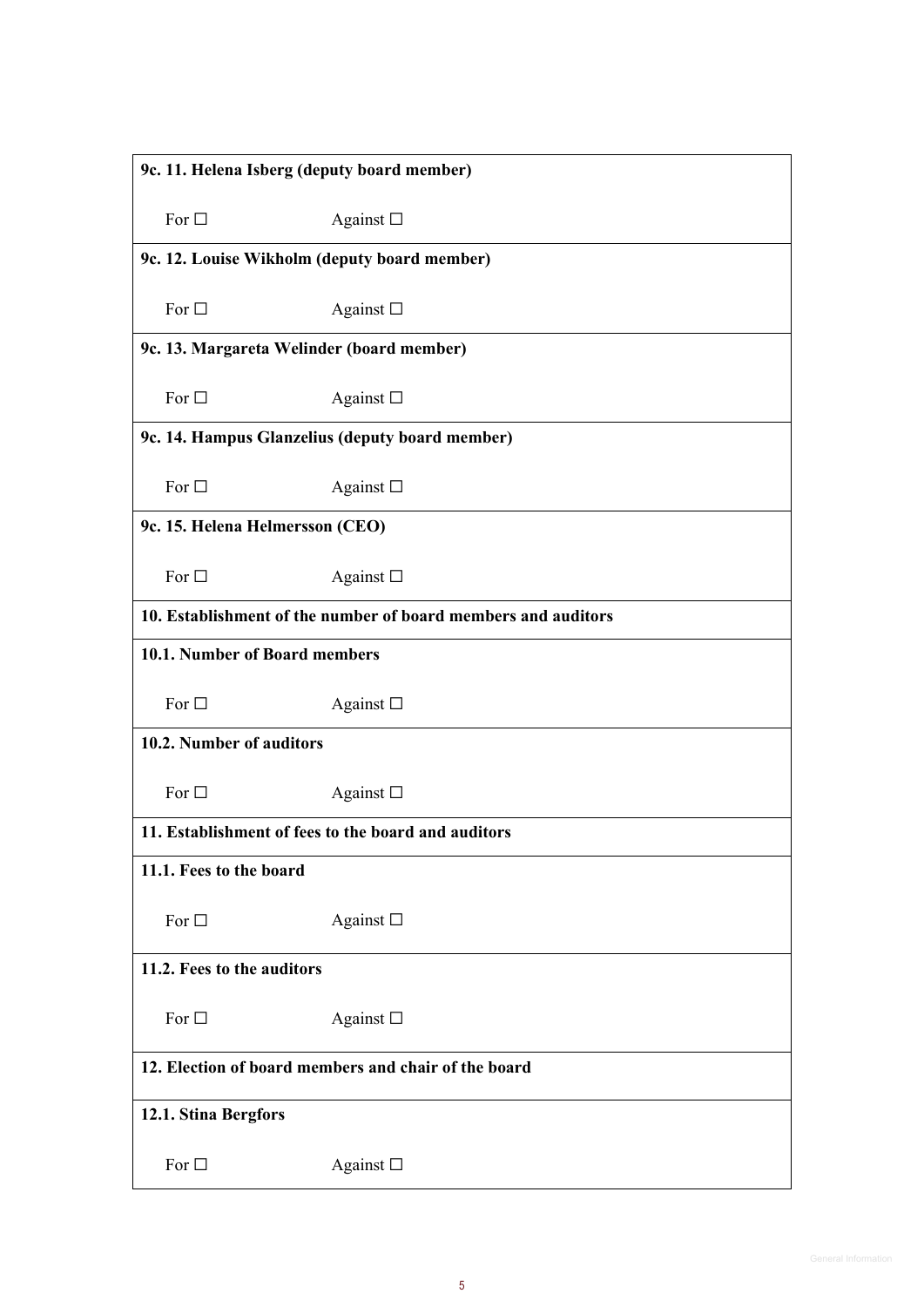| 12.2. Anders Dahlvig                                                           |                   |  |
|--------------------------------------------------------------------------------|-------------------|--|
| For $\square$                                                                  | Against $\square$ |  |
| 12.3. Danica Kragic Jensfelt                                                   |                   |  |
| For $\square$                                                                  | Against $\square$ |  |
| 12.4. Lena Patriksson Keller                                                   |                   |  |
| For $\square$                                                                  | Against $\square$ |  |
| 12.5. Karl-Johan Persson                                                       |                   |  |
| For $\square$                                                                  | Against $\square$ |  |
| 12.6. Christian Sievert                                                        |                   |  |
| For $\square$                                                                  | Against $\square$ |  |
| 12.7. Erica Wiking Häger                                                       |                   |  |
| For $\square$                                                                  | Against $\square$ |  |
| 12.8. Niklas Zennström                                                         |                   |  |
| For $\square$                                                                  | Against $\square$ |  |
| 12.9. Election of Karl-Johan Persson as chair of the board                     |                   |  |
| For $\square$                                                                  | Against $\Box$    |  |
| 13. Election of auditor                                                        |                   |  |
| For $\Box$                                                                     | Against $\square$ |  |
| 14. Resolution on composition of and instructions for the nomination committee |                   |  |
| For $\Box$                                                                     | Against $\square$ |  |
| 15. Approval of the board's remuneration report                                |                   |  |
| For $\Box$                                                                     | Against $\square$ |  |